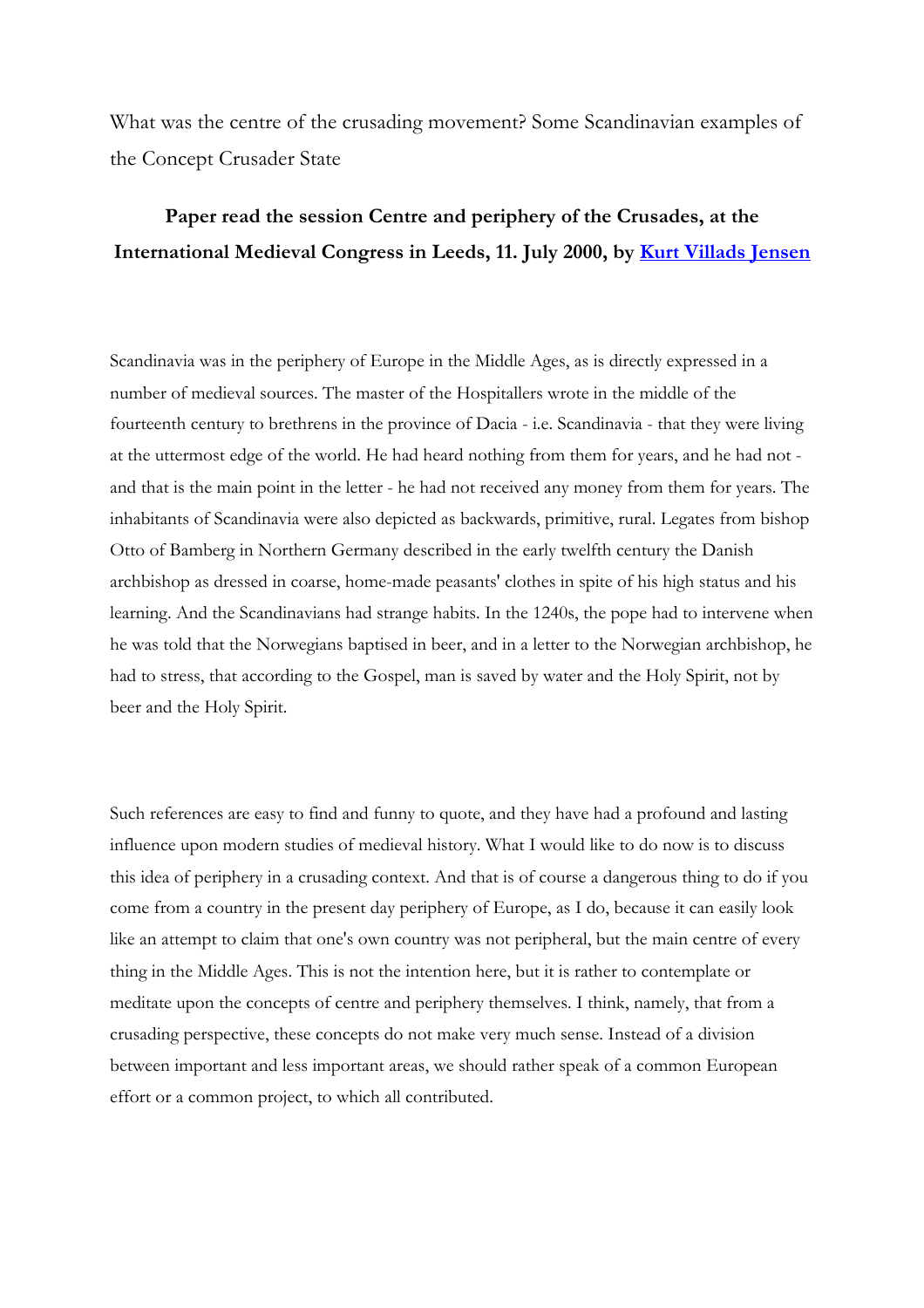I would like to argue from three case studies to illustrate the interdependency of crusading initiatives in different areas of Europe.

The first example is the second crusade, and the perspective I am proposing has been well known since the article by Giles Constable in 1953 on The Second Crusade as seen by contemporaries. But I will shortly summarize some of the important events.

In 1144, Christian Edessa fell to the Muslim ruler Zenghi. When news of this catastrophe reached the papal curia, measures were taken to launch a crusade, but it immediately developed into a multifaceted crusade and not only a Middle Eastern. Present at the curia, when the news of Edessa arrived, were delegates from the Emperor Alfonso VII of Spain, king of Castille-León, and they procured a crusading bull granting indulgence to those fighting Muslims in Spain. With this in his hand, Alfonso in 1145-48 conquered the Ebro basin with important cities such as Tortosa in what can only be called a proper crusade. Also, in 1147 King Afonso Henriques of Portugal succeeded in taking Lissabon from the Muslims, seemingly without any papal official bull, but with the help of Flemish and English crusaders on their way to the Holy Land.

Meanwhile, the crusade had been preached in France and Germany with two results. One was a massive support for the Middle Easter crusade; King Louis of France took the cross, King Conrad III of Germany did also after a ceremony, in which he had his ancestor Henry II canonised as a ruler that had fought against infidels and worked for the spreading of Christianity, and a ceremony in which he also had his young son Henry crowned as king, should Conrad not return from the crusade. Louis and Conrad both left for the Holy Land in a crusade that became a military catastrophe and the reason for much criticism afterwards.

The second result of the preaching, however, was the launching of a Northern crusade against the pagan Slavs. Some of the German princes had argued that they could not leave their frontiers undefended for going to the Holy Land, and in March 1147 they were granted permission by Bernard of Clairvaux to fulfil their crusading obligation by fighting the Slavs East of the river Elbe. The duke of Saxony, Henry the Lion, and the count of Brandenburg, Albert the Bear, together with other German princes attached the Slavs at Dobin and further Eastwards, at Steczin.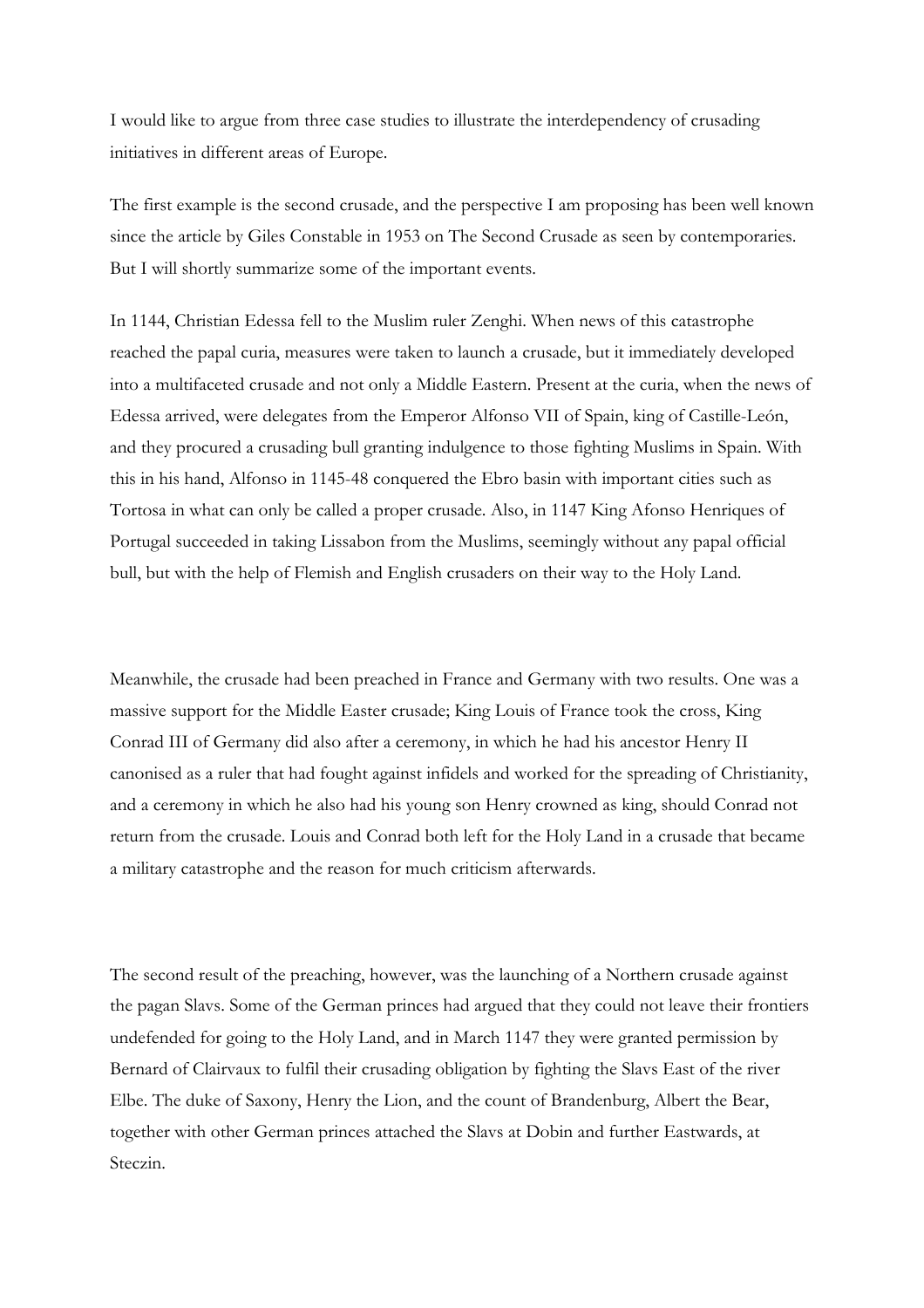In Denmark, a parallel development took place, In 1146, a papal legate had preached the crusade to the Danish king, who immediately abdicated, entered a monastery, and died. His successor, however, did what Conrad of Germany had done: He attempted to have a member of the royal family canonized - duke Canute - who had been known exactly for his attempts to spread Christianity among the Slavs, and he did so together with his young nephew who might have been designated to succeed him, if the king did not return from the crusade. The canonisation was prevented by the archbishop for technical reasons - there was no papal approval - but the intention of the king was clearly to get ideological support from a crusader saint within the family. This might have been a preparation for going to the Holy Land, but was in the following year turned into a crusade against the Slavs. In 1147, the Danish king attacked, together with a rival king, the city of Dobin with a Danish fleet to support the Saxon army on land. It was militarily a very limited success and the Danes soon left for home, according to Danish sources because of mutual suspicion between the two rivalling Danish kings, but according to the German chronicler Helmold of Bosau because "Danes are mighty fighters at home, but totally useless in real battles".

The three theatres of war, in the Baltic, on the Iberian Peninsula, and in the Middle East, were clearly seen by contemporaries as three fronts of the same war against the enemies of the church, as has been demonstrated by Giles Constable. This feeling was given theological expression by Bernard of Clairvaux. He wrote that the devil was getting nervous and feared because of the Christian success in the Holy Land - and this must be a pious but intellectually almost affronting circumvention of facts by Bernard - but the devil feared and therefore attached in the North. To fight against the Slavs was therefore to support Jerusalem, he concluded. And in this perspective, there was no centre and no periphery in crusading; all the said wars were of equal importance. The question is now whether this was also the case in other times than during the Second Crusade.

I will turn to my second example now, some twenty years later. In 1169, the rising power of Sultan Saladin had become such an obvious threat to the Latin settlers in the Holy Land that serious measures had to be taken. A high status diplomatic delegation including the archbishop Frederic of Tyre was send to Western Europe to seek help and persuade pope Alexander III to launch a new, general crusade. They reached Italy in July and got full papal support and began a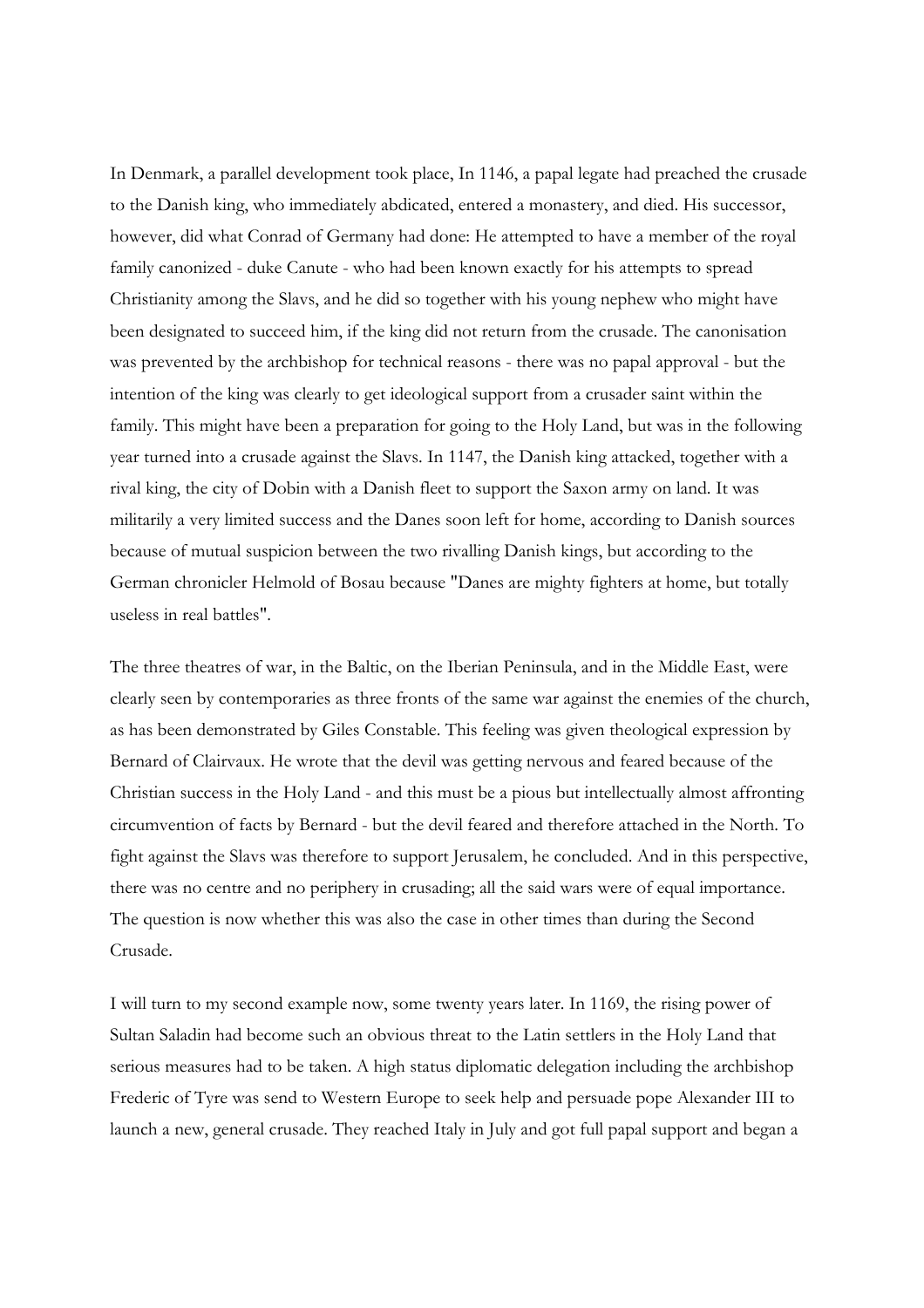preaching and diplomatic tour to the rulers of Western Europe. In September, they were in Paris and offered the keys to Jerusalem to King Louis.

Earlier the same year, long and hard negotiations to settle the disputes between King Louis of France and King Henry of England had begun to show some results, and the creation of peace between France and England was now linked to the two rulers' personal participation in at crusade to the Holy Land. A part of the negotiations was the reconciliation between King Henry and Archbishop Thomas Beckett of Canterbury. It was decided to launch the crusade in Easter 1171.

While the delegation from Jerusalem was moving northwards through Europe, another delegation was travelling southwards all the way to the pope in Benevent. It has never been mentioned in the modern literature, and there is no medieval source to confirm it, but the two delegations must have met, probably somewhere south of Paris or in Northern Italy, and they must have discussed the necessity of crusading. This other delegation consisted of Scandinavian bishops and representatives of the Danish King Valdemar, who should inform the pope that the last pagan stronghold of the West Slavs had been conquered. In 15th June 1169, the strong fortress of Arkona on the island of Rügen fell, the pagan idols were burned, and the inhabitants converted to Christianity. The immediate response of pope Alexander to this news was two bulls issued in November, one in which he acknowledged the Danish conquest of Rügen and placed it ecclesiastically under the Danish diocese of Roskilde, and a second in which he formally allowed the canonization of king Valdemar's father, Canute, the duke mentioned above who had fought against Slavs and attempted to convert them.

But the papal response did not end with there two bulls. I think it can be argued that Alexander decided to launch a crusade on two fronts, in the Middle East and in the Baltic, and to coordinate them closely. And preparations began. In the summer of 1170, Henry of England had his son, young Henry, crowned as king to ensure the succession if he did not himself return from the Holy Land. This happened in the presence of Archbishop Frederic of Tyre and in spite of the raving protests of Thomas Beckett that he did not participate. In the same summer, King Valdemar had his son, young Canute, crowned, while his father, Duke Canute, was solemnly canonised.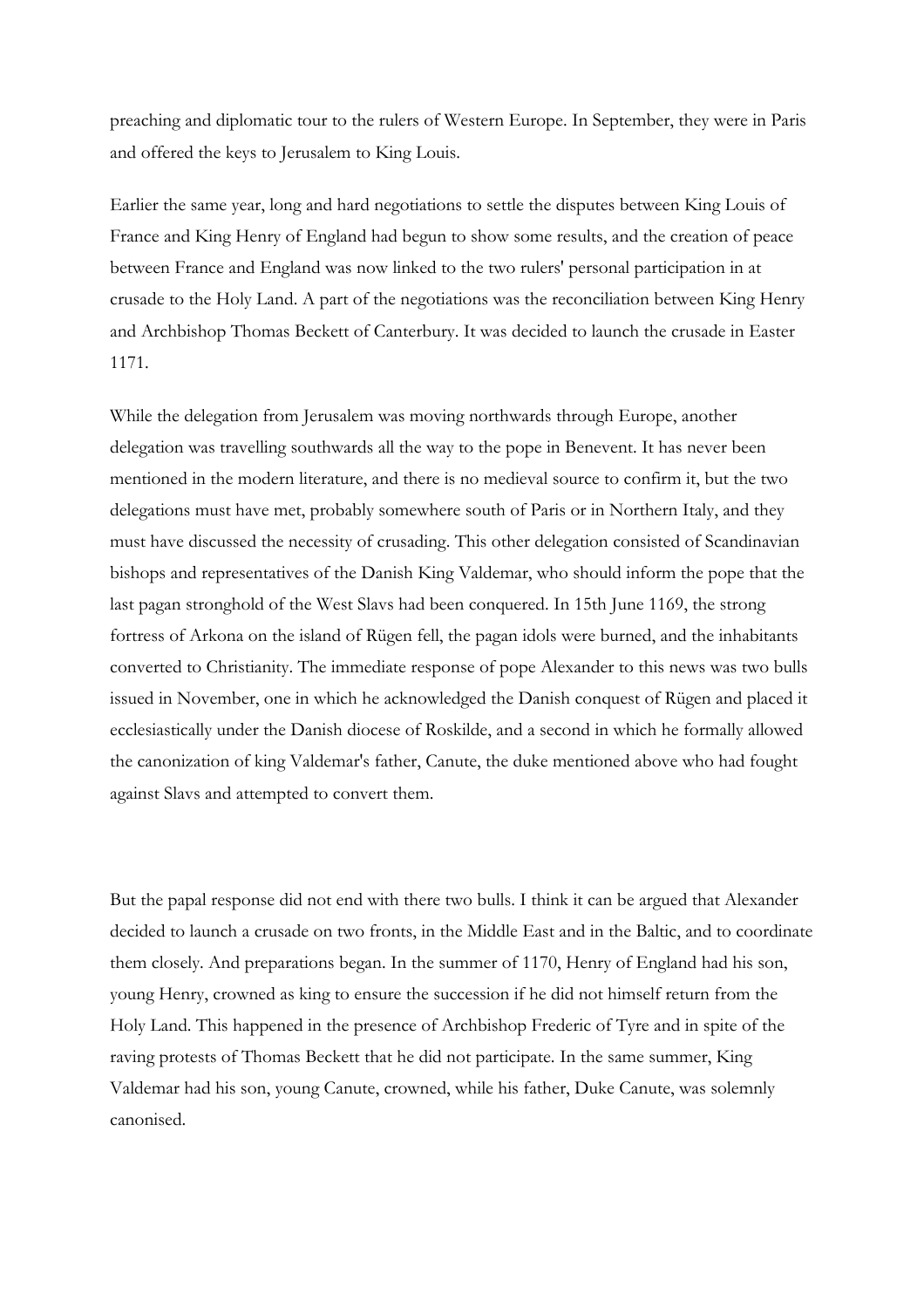These two rulers, Henry and Valdemar, and a great number of others should now, according to the earlier agreement, set out in Easter 1171. But five days after Christmas in 1170, the men of King Henry killed Thomas Beckett before the high altar in the cathedral of Canterbury. The plan of a general crusade came to nothing. Henry could not leave, and so King Louis of France would not. Some did actually fulfil their vows to go to Jerusalem such as Duke Henry the Lion of Saxony, who left in 1171, but they were too few to make any significant contribution to the defence against Saladin. In the Baltic, however, things proceeded as already decided. King Valdemar launched a new crusade to Pommerania, the conquest of Rügen was followed in 1171 by the founding of Cistercian monasteries further East, in Vorpommeren, and in September 1171 Alexander issued several bulls expanding the Baltic crusade as far as to Finland. So again, rather than talking about a centre and a periphery in crusading, the Baltic and the Middle Easter expeditions seem to have been closely coordinated, and only the unfortunate killing of Thomas Becket's prevented the plans from being fully realised.

My third example rest on an even weaker basis in the sources, it consists of six words telling that something did not happen. The background is, that in the decades following 1171, there seem to have been regular Danish expeditions into the Baltic, year after year, and many of these were shortly mentioned in the lapidaric style of the yearbooks, the annals. And then, suddenly, in 1213, the annals read "This year, there was no crusade in Denmark" - "hoc anno, expedicio quieuit in Dacia". It has puzzled Danish historians, what it meant and why it was important to note down, but I think is can be explained by looking at the general crusading history. The immediate cause of these six words was the battle of Las Navas de Tolosa in 1212, in which a Spanish and French crusader army gained an important victory over the Muslims. These were no longer an immediate danger to the Christian kingdoms in Spain, and therefore pope Innocent III could now proceed with the plan that he had probably had since the fall of Constantinople in 1204: To concentrate all crusading efforts in one single, general crusade to Jerusalem, which since 1187 had been in Muslim hands. One step towards this was to call back all granting of indulgence from all other crusades, and this Innocent actually did after Las Navas de Tolosa. That there was no crusade from Denmark in the following year could be, because there was no longer any indulgence to be gained from fighting in the Baltic. If so, it shows how integrated the periphery was in the general movement, when the pope could not only support and launch crusading initiatives, but also prevent them.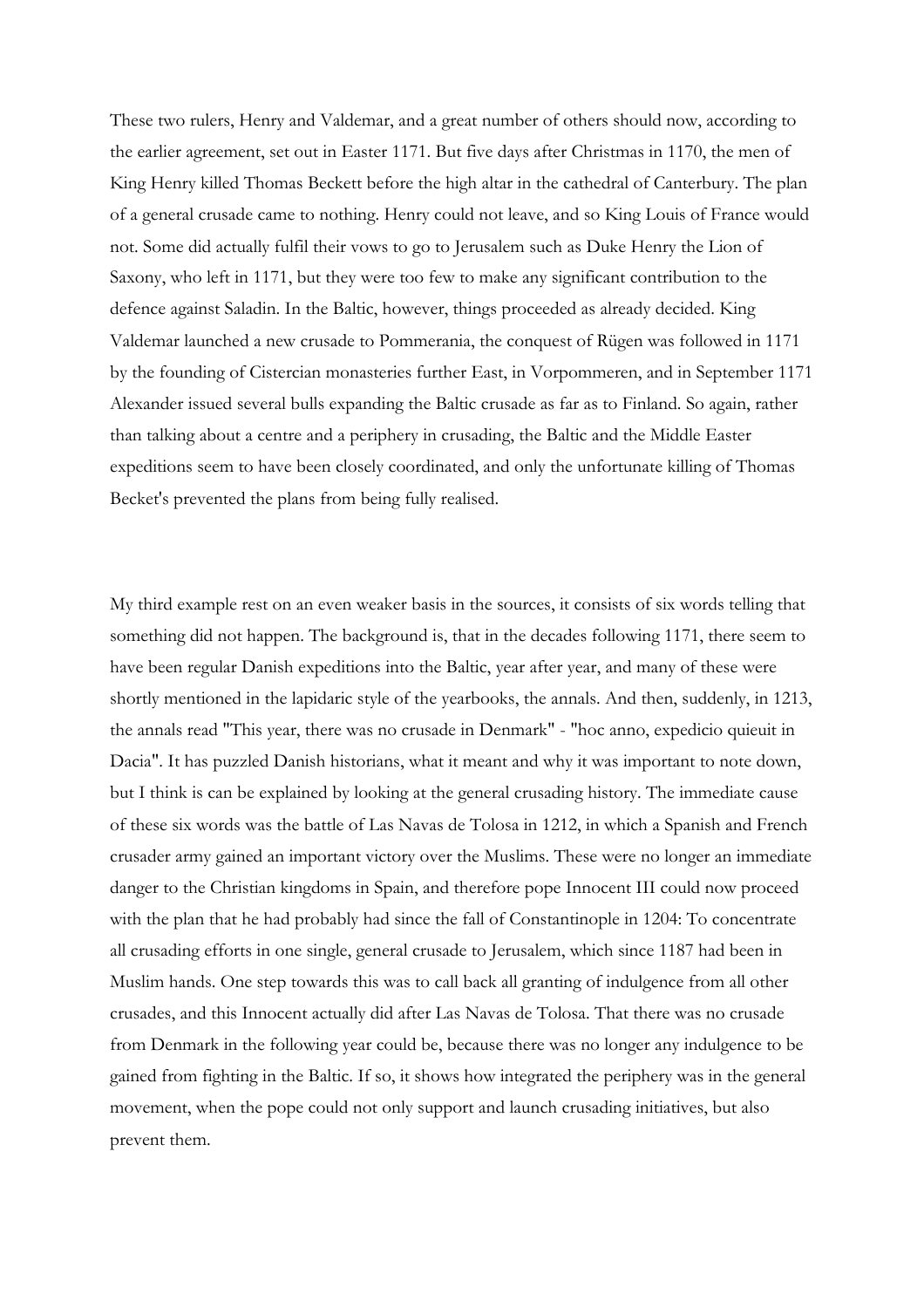The revokal of indulgence was, however, not to last for long. During the Lateran council in 1215, bishop Albert of Riga persuaded Innocent that he could not leave unprotected the land of the mother - that was the Baltic areas dedicated to St. Mary - to defend solely the land of the Son, that is Palestine. And Innocent did again grant indulgence to Baltic crusades, and the missionizing efforts here became correlated with the main project of Innocent, the Fifth crusade. In 1217, the first crusaders left for the Holy Land from Austria, Hungary, and France; some Frisian and German crusaders went to Portugal and fought Muslims there before they came to Acre in the Holy Land in 1218, and later that year, the Christians attacked Damietta in Egypt which was conquered in 1219. In Denmark and Sweden, preparations for a Baltic crusade were intensive; in 1218 the new king, Valdemar II, had his son, Valdemar the Young, crowned as co-ruler, and early in 1219, 1500 Danish ships sailed to Estonia and conquered Tallinn, while a Swedish fleet attacked Finland.

The lasting results of these two crusades, the Egyptian and the Baltic, were very different. The Christians of Damietta lost and had to withdraw having gained nothing, while in Estonia the first conquest developed into a permanent Christian presence. The point is, however, that when they were launched, both crusades were part of the same attempt to expand all frontiers of Latin Christianity.

The examples I have pointed to could be supplemented with a number of others from different areas. Details can be discussed in each case, but the overall impression is one of co-operation and a very high level of communication. And it is on this background, I think, that we must discus some of the basic assumptions behind the modern distinction between centre and periphery. There are more assumptions, but I will confine myself to two here. One is ideology; the other is numbers of participants.

It is easy to point to medieval sources that express a German and especially a French ideology in the high Middle Ages, that the French king or the successors of Emperor Charlemagne had a special obligation to protect Christianity and to support crusading. This argument refers to a tradition stretching back in time to the early establishing of the Christian church in Western Europe. As the countries at the fringe of the Ocean did not have such a long, Christian history, modern historians often assume that they had no tradition for crusading. But we are then ignoring the fact that the eleventh and twelfth centuries were the great period of "invention of tradition". The figure of Charlemagne is a good example. In reality - if such a thing exists in history - he functioned as a mercenary for the Muslim ruler of Zaragossa in a battle that he lost,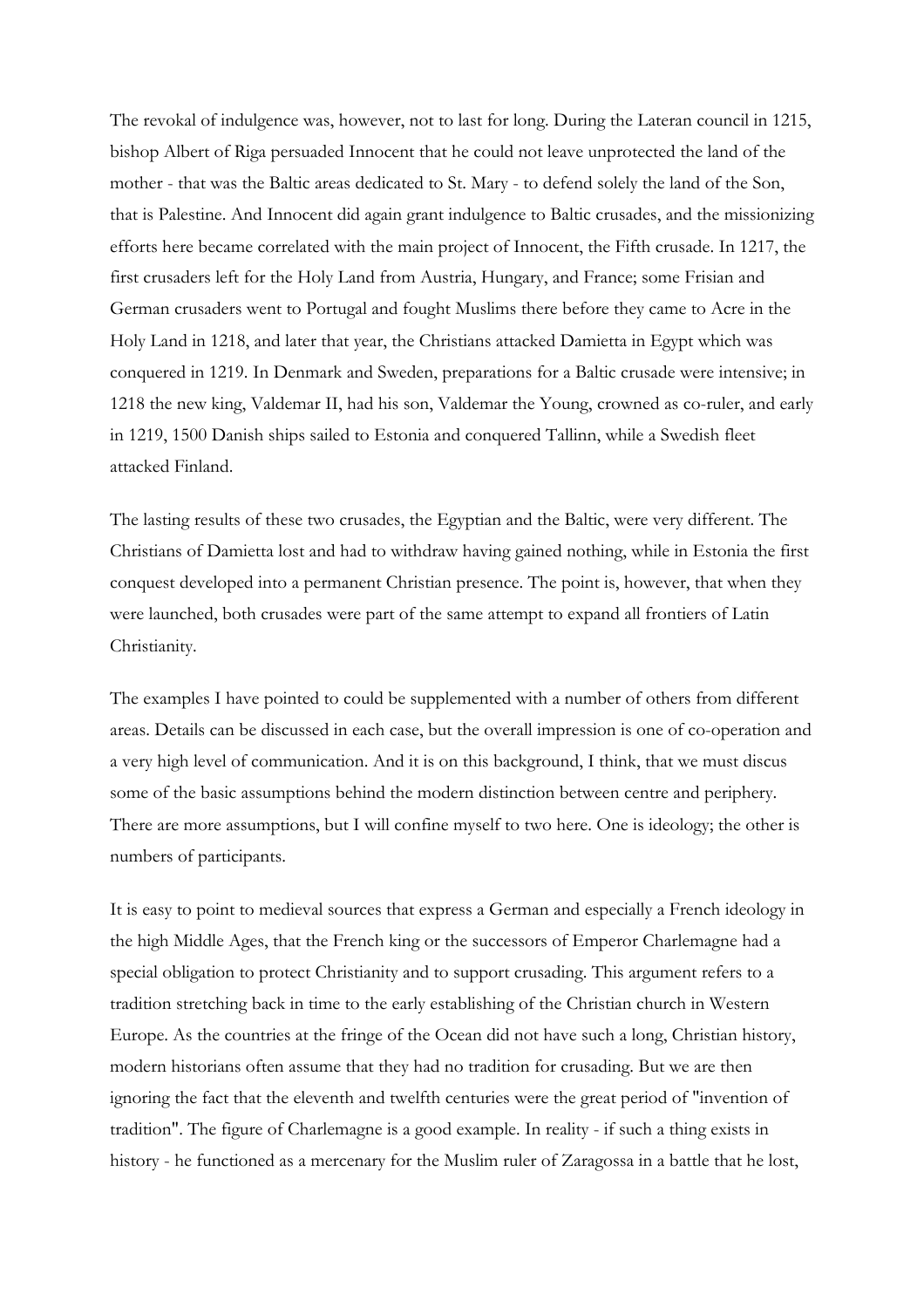but with the Song of Roland in the late eleventh century, he became a protocrusader to be imitated and referred to by later crusader leaders who could claim descent from him. Another example is the invention of the Spanish Reconquista tradition. After 711, Spain was not a Christian area, and the petty Christian kings in the Northern pars of the Peninsula survived only as vassals to Muslim rulers. But in the eleventh century, around the conquest of Toledo in 1085, was invented the tradition of a continuous Christian struggle against Islam since the battle of Covadunga in 722. A third example is the Danish historian Saxo who wrote around 1200, some 200 years after the christianisation of Denmark. He described how Danish kings back in prehistoric times, even before Christ, had fought against the Slavs and the Estonians and other peoples in the Baltic and attempted to create peace and justice. The Danish transition to Christianity and participation in crusading was then a natural continuation of an age-old tradition.

The point is, that with this sort of history writing, all Christian rulers in the Middle Ages believed to be part of a tradition that bound them closely to crusading.

It is difficult to estimate how whole-heartedly crusader kings believed in this tradition, but they have probably been sincerely convinced of its truth. Crusading became, namely, an accepted and necessary way for a king to legitimise and strengthen his rule in opposition to rivalling elements within his own family, and probably also to gain authority vis-à-vis the nobility. This is the case in France and other central, European kingdoms, but it was even much more so in the countries at the fringe of Europe with a direct border to the infidels that they had to expand by continuous crusading. Crusader ideology seems to have had a greater influence upon the whole organization of society in these countries than in for example France, and in that respect they were the primary crusader states of Western Europe. This could be exemplified with the case of Denmark in the twelfth century, which I will not do here, partly because of lack of time, but especially because Janus Møller Jensen will touch upon that in his paper in the next session in this room.

The conclusion as concerns crusader traditions is then, that there was not felt to be a division between centre and periphery in the Middle ages, because all had their own tradition to live up to.

As concerns the other criteria, numbers, it is extremely difficult to say anything for certain about the Middle Ages. It is undisputable that we have far more sources referring to crusaders from France, Germany and England than from any other country, but we will never know anything about the percentage of the population that participated. It is, however, important to point to some weaknesses in the source material. One is the simple fact that there are lamentably few sources left at all from the Northern countries. Another is that Germans and French would walk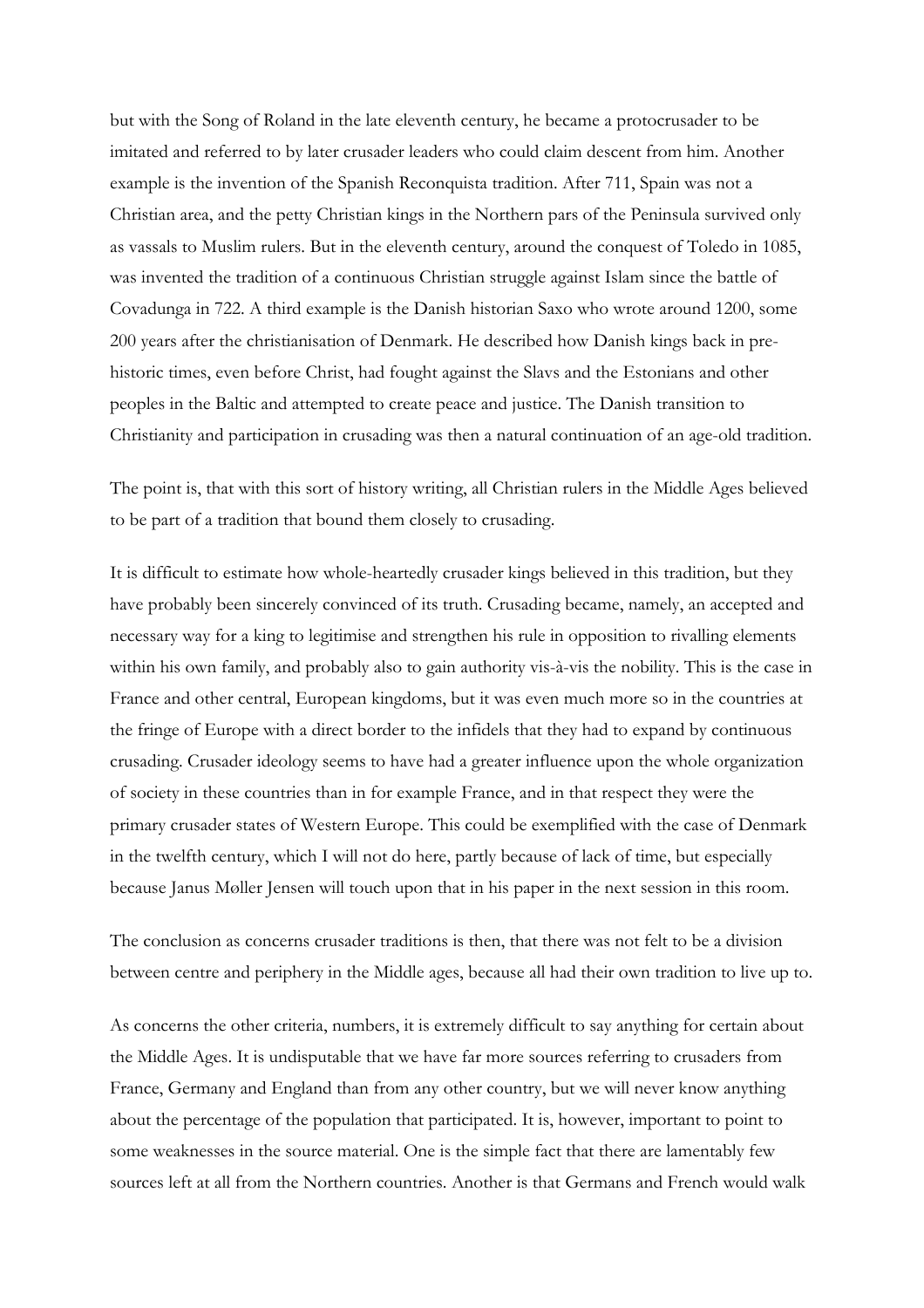on a crusade and then pass through cities where their presence would be noted down and can be established today, while the peoples at the fringe of the Ocean would sail and meet much fewer persons on their way, and few have written about them.

With this uneven distribution of sources in mind, it is difficult to claim that participation in crusading was less common in the periphery than in the centre. Why is this then the impression we often get from modern scholarly literature?

I will, in conclusion, point to two possible explanations. One is the local historical tradition in these countries which has been characterized by social and economic history more than religious and military history, and it has also often been narrowly defined to national history, published in the local language and avoiding a comparison with general European history. This is, to varying extent, the case in Scandinavian countries, on the Iberian Peninsula, and in many of the Eastern European countries.

The other explanation is theological. Crusading history began with the conquest of Jerusalem in 1099, and we know about it primarily from a limited group of historians who wrote in the first twenty years after the conquest. They were in the very unpleasant situation of being both theologically trained ecclesiastics and employed by French, high standing crusader leaders. On the one hand, they had their primary impressions of the First Crusade from French informants or from their own participation together with a French contingent. On the other hand, the crusade could for theological reasons only be understood as the work of God through the whole body of Christians. How can you reconcile or mediate two such opposing views? In practise, it was done by falling back upon a common literary genre in the Middle Ages: The barbarisation of the others.

The crusade historians from 1099 to c. 1120 created a distinction, that became increasingly elaborated and refined, between the proper French fighters who conquered Jerusalem, and all the Barbarians who were useless in military terms, but who gave spiritual support through their prayers, and whose participation ensured that the crusade was a common Christian enterprise. Guibert of Nogent in 1108 described the barelegged Scots with their hopelessly outdated weapons but added, that they prayed. William of Malmesbury continued this tradition by letting pope Urban II at Clermont tell the audience, that in the south it is to hot for people to fight. In the north, it is cold and the people there are brave fighters, but not very clever. "But you", Urban told the French knights present, "you live in temperate climate and are both brave and clever and can conquer Jerusalem". With this scenario set, William could continue and describe the crusade